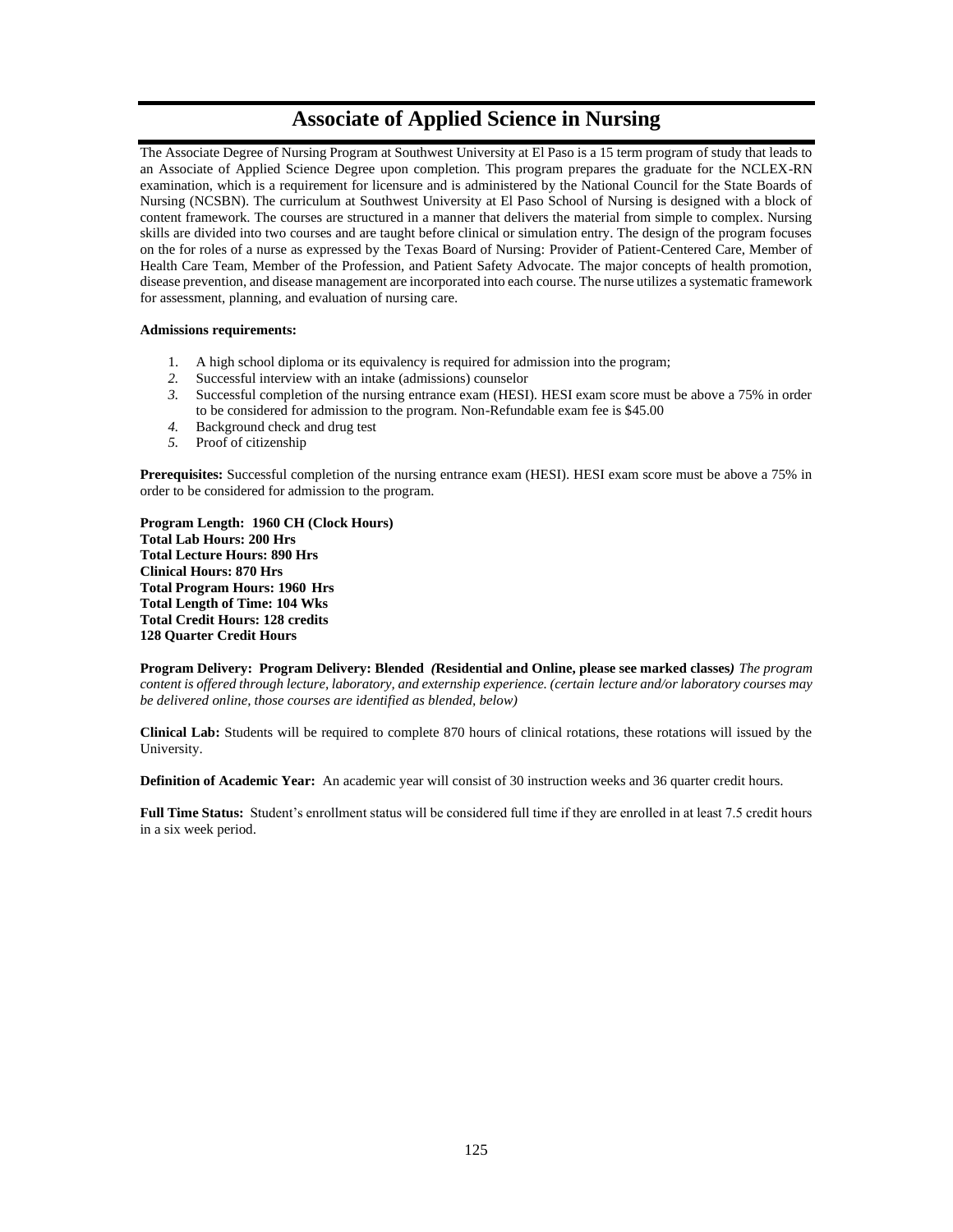#### **ALG 110 ALGEBRA I**

This course is designed to provide understanding of basic properties of real numbers and to use algebraic models to solve verbal problems with linear and quadratic equations, complex numbers, factoring and graphs. Emphasis is placed on manipulation of algebraic equations, problem solving and their correlation to general arithmetic.

# **Clock hours of lab: 0**

#### **Clock hours of classroom lecture: 30**

*Clock hours of individual and small group tutoring: provided to student on an as-needed basis*

# **Pre-Requisite: N/A**

**Total Clock Hours: 30 Method of Delivery: Blended** 

# **Tuition: \$690.00**

Length of time in wks (2.5 hrs per day, 2 days per wk): 6 wks

| Lecture              | 3.0 |
|----------------------|-----|
| Lab                  | 0.0 |
| Ext                  | 0.0 |
| $TOTAL = 3.0 Qtr Hr$ |     |

### **MBIO 103 MICROBIOLOGY**

This course covers principles of microbiology and the impact these organisms have on man and on the environment. Topics include the various groups of microorganisms, their structure, physiology, genetics, microbial pathogenicity, infectious diseases, immunology, and selected practical applications. Upon completion, students should be able to demonstrate knowledge and skills including microscopy, aseptic technique, staining, culture methods, and identification of microorganisms.

#### **Clock hours of lab: 0**

#### **Clock hours of classroom lecture: 30**

*Clock hours of individual and small group tutoring: provided to student on an as-needed basis*

# **Pre-Requisite: N/A**

**Total Clock Hours: 30 Method of Delivery: Blended**

**Tuition: \$690.00**

Length of time in wks (2.5 hrs per day, 2 days per wk): 6 wks

| Lecture              | 3.0 |
|----------------------|-----|
| Lab                  | 0.0 |
| Ext                  | 0.0 |
| $TOTAL = 3.0$ Otr Hr |     |

### **BIOL 2401 ADVANCED ANATOMY AND PHYSIOLOGY I**

Anatomy and Physiology I is a comprehensive study of the human body, basic for students interested in the allied health professions. Students will learn the physiology of different (organ) systems as well as the related terminology, cells, tissues and organs of the following systems: integumentary, skeletal, muscular, nervous and special senses. Emphasis on interrelationships among systems and regulation of physiological functions.

# **Clock hours of lab: 0**

**Clock hours of classroom lecture: 30**

Clock hours of individual and small group tutoring: provided to student on an as-needed basis

#### **Pre-Requisite: N/A**

**Total Clock Hours: 30**

**Method of Delivery: Blended**

**Tuition: \$690.00**

Length of time in wks (2.5 hrs per day, 2 days per wk): 6 wks

| Lecture              | 3.0 |
|----------------------|-----|
| Lab                  | 0.0 |
| Ext                  | 0.0 |
| $TOTAL = 3.0$ Otr Hr |     |

### **BIOL 2402 ADVANCED ANATOMY AND PHYSIOLOGY II**

Anatomy and Physiology II is a comprehensive study of the human body, terminology, endocrine, cardiovascular, immune, lymphatic, respiratory, digestive (including nutrition), urinary (including fluid and electrolyte balance), and reproductive (including human development and genetics) systems. Emphasis is on interrelationships among systems and regulation of physiological functions involved in maintaining homeostasis.

## **Clock hours of lab: 0**

### **Clock hours of classroom lecture: 30**

*Clock hours of individual and small group tutoring: provided to student on an as-needed basis*

**Pre-Requisite: BIOL 2401 Total Clock Hours: 30 Method of Delivery: Blended**

### **Tuition: \$690.00**

Length of time in wks (2.5 hrs per day, 2 days per wk): 6 wks

| Lecture |                          |                       | 3.0 |
|---------|--------------------------|-----------------------|-----|
| Lab     |                          |                       | 0.0 |
| Ext     |                          |                       | 0.0 |
|         | $T$ $\cap$ $T$ $\in$ $T$ | $20.2 \times 10^{-1}$ |     |

*TOTAL = 3.0 Qtr Hr*

#### **ENG 110 ENGLISH I**

This course includes introduction to literary analysis, investigation/review of topic-selection processes, development of possible thesis statements, outlining as it relates to support for a selected thesis statement, overall study of the research process, practice and emphasis on critical thinking skills in literary analysis, and experience in writing literary research papers using available resources.

### **Clock hours of lab: 0**

### **Clock hours of classroom lecture: 30**

*Clock hours of individual and small group tutoring: provided to student on an as-needed basis*

**Pre-Requisite: N/A** 

# **Total Clock Hours: 30**

**Method of Delivery: Blended**

# **Tuition: \$690.00**

Length of time in wks (2.5 hrs per day, 2 days per wk): 6 wks

| Lecture              | 3.0 |
|----------------------|-----|
| Lab                  | 0.0 |
| Ext                  | 0.0 |
| $TOTAL = 3.0$ Otr Hr |     |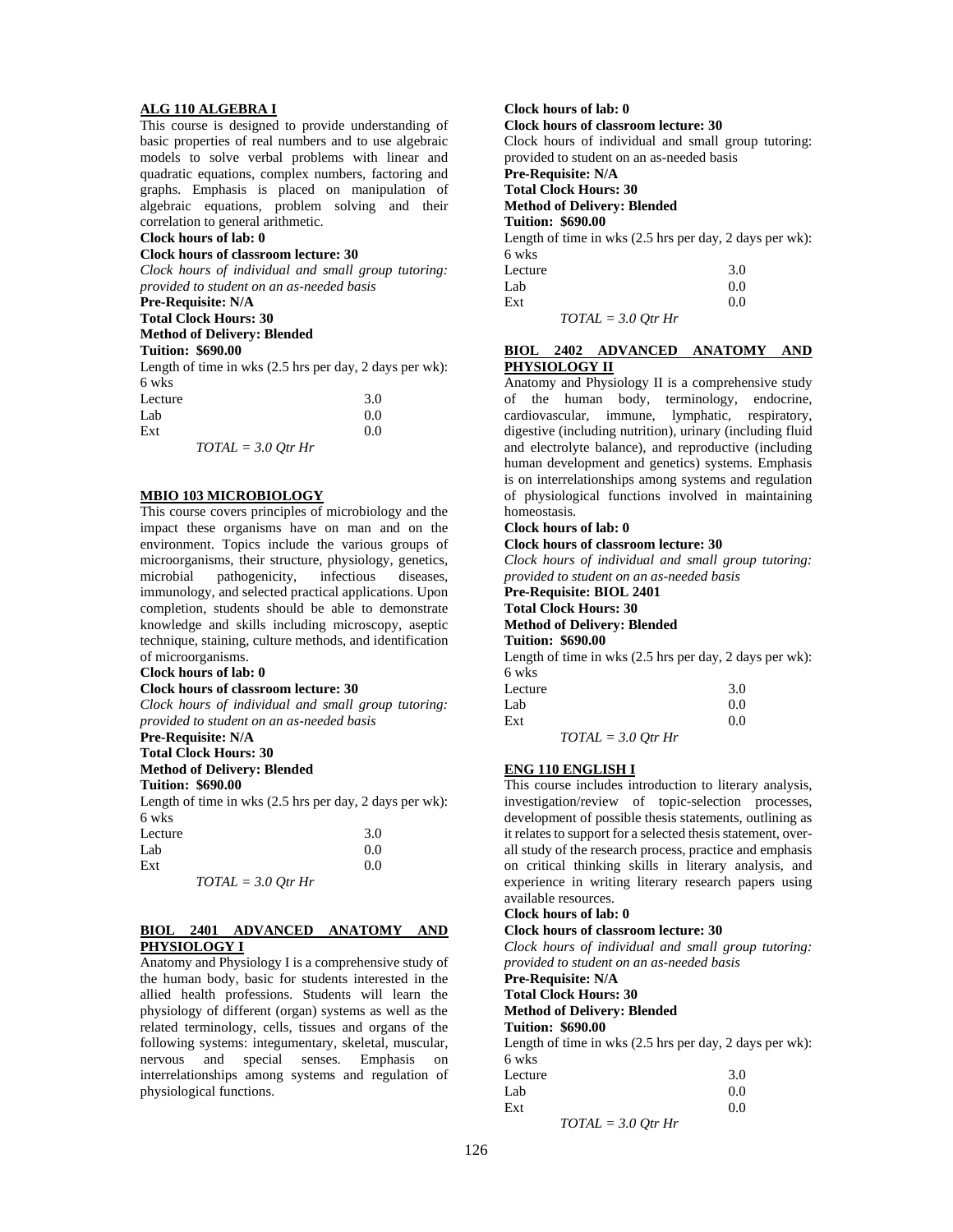#### **HC 105 INTRODUCTION TO NURSING**

This course provides an overview of nursing and the role of the professional nurse as a provider of patient centered care, member of the health care team, patient safety advocate, coordinator of care, and member of a profession. Additionally, this course will provide and introduction to learning key study habits, and developing test taking skills. Topics include: nursing history, knowledge, judgment, theory, and skills associated with test taking strategies. The course introduces professional writing utilizing American Psychological Association (APA) format.

#### **Clock hours of lab: 0**

#### **Clock hours of classroom lecture: 30**

*Clock hours of individual and small group tutoring: provided to student on an as-needed basis*

## **Pre-Requisite: N/A**

#### **Total Clock Hours: 30**

**Tuition: \$1,050.00**

Length of time in wks (2.5 hrs per day, 2 days per wk): 6 wks

| Lecture |                      | 3.0 |
|---------|----------------------|-----|
| Lab     |                      | 0.0 |
| Ext     |                      | 0.0 |
|         | $TOTAL = 3.0$ Otr Hr |     |

#### **HC 115N MEDICAL TERMINOLOGY**

This course provides in-depth medical terminology information including Greek and Latin derivations, prefixes, suffixes, root words, and combining forms. It provides practice in building and defining medical terms, and emphasizes correct spelling and pronunciation of medical words. Interpreting terminology related to body structure, disease, diagnosis, and treatment is emphasized along with medical abbreviations.

### **Clock hours of lab: 0**

#### **Clock hours of classroom lecture: 30**

*Clock hours of individual and small group tutoring: provided to student on an as-needed basis*

# **Pre-Requisite: N/A**

**Total Clock Hours: 30 Method of Delivery: Blended**

# **Tuition: \$690.00**

Length of time in wks (2.5 hrs per day, 2 days per wk): 6 wks

| Lecture              | 3.0 |
|----------------------|-----|
| Lab                  | 0.0 |
| Ext                  | 0.0 |
| $TOTAL = 3.0$ Otr Hr |     |

### **HC 245N PATHOPHYSIOLOGY**

Human Pathophysiology (HC 245) provides students with an introduction to pathophysiology. The course will focus on the concepts of disease processes, such as infections and tumors. Other major disorders and diseases are covered in this course, which will help students understand and identify distinguishing features between diseases. By completing this course, students will be capable of understanding diseases and disorder principles, and will be able to apply this knowledge.

# **Clock hours of lab: 0**

**Clock hours of classroom lecture: 30** Clock hours of individual and small group tutoring:

provided to student on an as-needed basis

**Pre-Requisite: N/A**

**Total Clock Hours: 30**

**Method of Delivery: Blended**

**Tuition: \$690.00**

Length of time in wks (2.5 hrs per day, 2 days per wk): 6 wks Lecture 3.0

| -------              | . . |
|----------------------|-----|
| Lab                  | 0.0 |
| Ext                  | 0.0 |
| $TOTAL = 3.0$ Otr Hr |     |

### **PSY 110N INTRODUCTION TO GENERAL PSYCHOLOGY**

This course will describe the basic theories, principles, and concepts of psychology as they relate to behaviors and mental processes. This course will also apply psychological theories, principles, and concepts to everyday life, including industry and organizations. The students will learn to compare and contrast material and information from other cultures.

#### **Clock hours of lab: 0**

### **Clock hours of classroom lecture: 30**

*Clock hours of individual and small group tutoring: provided to student on an as-needed basis*

# **Pre-Requisite: N/A**

**Total Clock Hours: 30**

**Method of Delivery: Blended Tuition: \$690.00**

Length of time in wks (2.5 hrs per day, 2 days per wk):

| 6 wks   |     |
|---------|-----|
| Lecture | 3.0 |
| Lab     | 0.0 |
| Ext     | 0.0 |
|         |     |

*TOTAL = 3.0 Qtr Hr*

#### **PSY 121N LIFESPAN GROWTH & DEVELOPMENT**

Lifespan Growth and Development is a study of social, emotional, cognitive and physical factors and influences of a developing human from conception to death. Key developmental theorists and theories are integrated throughout the course as well as developmental milestones across the lifespan. This course includes discussion on current issues such as child obesity, younger menarche, and adults caring for children and parents.

#### **Clock hours of lab: 10**

#### **Clock hours of classroom lecture: 40**

*Clock hours of individual and small group tutoring: provided to student on an as-needed basis*

**Pre-Requisite: PSY 110N**

# **Total Clock Hours: 50**

**Method of Delivery: Blended**

# **Tuition: \$1035.00**

Length of time in wks (2.5 hrs per day, 3 days per wk): 6 wks

| Lecture              | 4.0 |
|----------------------|-----|
| Lab                  | 0.5 |
| Ext                  | 0.0 |
| $TOTAL = 4.5 Qtr Hr$ |     |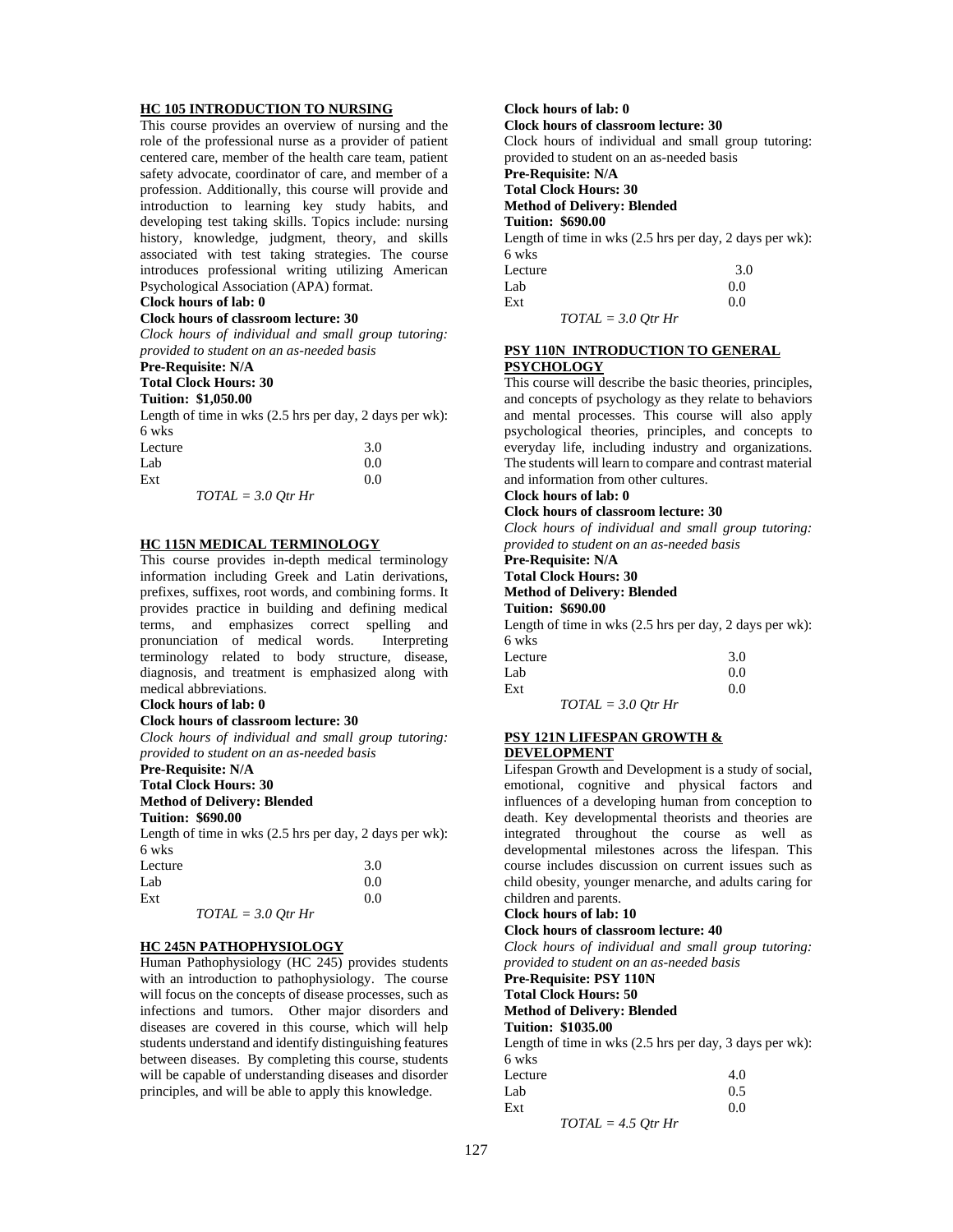#### **RNSG 1105 NURSING SKILLS I**

Students are introduced to the values, knowledge, skills and competencies that are the foundation for safe, evidence based professional holistic nursing care of adults with common medical and surgical needs. In the clinical and lab environment, students will use critical thinking, and effective communication skills to deliver safe, evidence-based care. This is the first of two courses designed to teach concepts and principles necessary to perform beginner and intermediate nursing skills for adult patients and the demonstration of competency in the performance of nursing procedures. In addition to content in knowledge, judgement, skills, and professional values within a legal/ethical framework of the professional nurse as a provider of patient-centered care, patient safety advocate, member of the health care team, and member of the profession. **Clock hours of lab: 30** 

#### **Clock hours of classroom lecture: 0**

*Clock hours of individual and small group tutoring: provided to student on an as-needed basis*

# **Pre-Requisite: RNSG 1410**

**Total Clock Hours: 30**

# **Tuition: \$525.00**

Length of time in wks (2.5 hrs per day, 2 days per wk): 6 wks

| Lecture              | 0.0 |
|----------------------|-----|
| Lab                  | 1.5 |
| Ext                  | 0.0 |
| $TOTAL = 1.5 Qtr Hr$ |     |

#### **RNSG 1260 FOUNDATIONS FOR NURSING CLINICAL I**

This course provides a health-related work-based learning experience that enables the student to apply specialized occupational theory, skills, and concepts while providing fundamental nursing care to adult patients. Variations of findings based on influences such as age and culture are identified with emphasis being placed on the therapeutic interventions of safety, hygiene, comfort, health assessment and health promotion.

#### **Clock hours of lab: 0**

#### **Clock hours of classroom lecture: 0 Clinical Hours: 90**

*Clock hours of individual and small group tutoring: provided to student on an as-needed basis*

#### **Pre-Requisite: RNSG 2144**

**Total Clock Hours: 90**

# **Tuition: \$1050.00**

Length of time in wks (8 hrs per day, 2 days per wk): 6 wks

| Lecture  |                      | 0.0 |
|----------|----------------------|-----|
| Lab      |                      | 0.0 |
| Ext      |                      | 0.0 |
| Clinical |                      | 3.0 |
|          | $TOTAL = 3.0$ Otr Hr |     |

#### **RNSG 1261 COMMON CONCEPTS OF ADULT HEALTH CLINICAL I**

Students use the nursing process in providing preventive, restorative, and supportive care for adult clients and their families. Nursing care will be provided for specific adult health disorders working from the framework of the nurse as a Member of the Profession, Provider of Patient-Centered Care, Patient Safety Advocate, and Member of the Health Care Team.

# **Clock hours of lab: 0**

**Clock hours of classroom lecture: 0 Clinical clock hours: 90**

*Clock hours of individual and small group tutoring: provided to student on an as-needed basis*

# **Pre-Requisite: RNSG 1265**

# **Total Clock Hours: 90**

## **Tuition: \$1050.00**

Length of time in wks (8 hrs per day, 2 days per wk): 6 wks

| Lecture  |                      | 0.0 |
|----------|----------------------|-----|
| Lab      |                      | 0.0 |
| Ext      |                      | 0.0 |
| Clinical |                      | 3.0 |
|          | $TOTAL = 3.0 Qtr Hr$ |     |

### **RNSG 1265 FOUNDATIONS FOR NURSING CLINICAL II**

This course provides techniques used in the assessment of the physical, psychological and development dimensions of the individual within an acute care setting. Variations of findings based on influences such as age and culture are identified with emphasis being placed on the therapeutic interventions of safety, hygiene, comfort, health assessment and health promotion.

# **Clock hours of lab: 0**

#### **Clock hours of classroom lecture: 0 Clinical clock hours: 90**

*Clock hours of individual and small group tutoring: provided to student on an as-needed basis*

# **Pre-Requisite: RNSG 1260**

#### **Total Clock Hours: 90 Tuition: \$1050.00**

Length of time in wks (8 hrs per day, 2 days per wk): 6 wks

| Lecture  |                      | 0.0 |
|----------|----------------------|-----|
| Lab      |                      | 0.0 |
| Ext      |                      | 0.0 |
| Clinical |                      | 3.0 |
|          | $TOTAL = 3.0$ Otr Hr |     |

### **RNSG 1266 COMMON CONCEPTS OF ADULT HEALTH CLINICAL II**

This course facilitates use of the nursing process in providing preventive, and providing preventive, restorative, and maintenance/supportive care for adult clients and their families in a clinical or simulated setting within the framework of the nurse as a Member of the Profession, Provider of Patient-Centered Care, Patient Safety Advocate, and Member of the Health Care Team. **Clock hours of lab: 0** 

# **Clock hours of classroom lecture: 0**

**Clinical clock hours: 90**

*Clock hours of individual and small group tutoring: provided to student on an as-needed basis* **Pre-Requisite: RNSG 1261**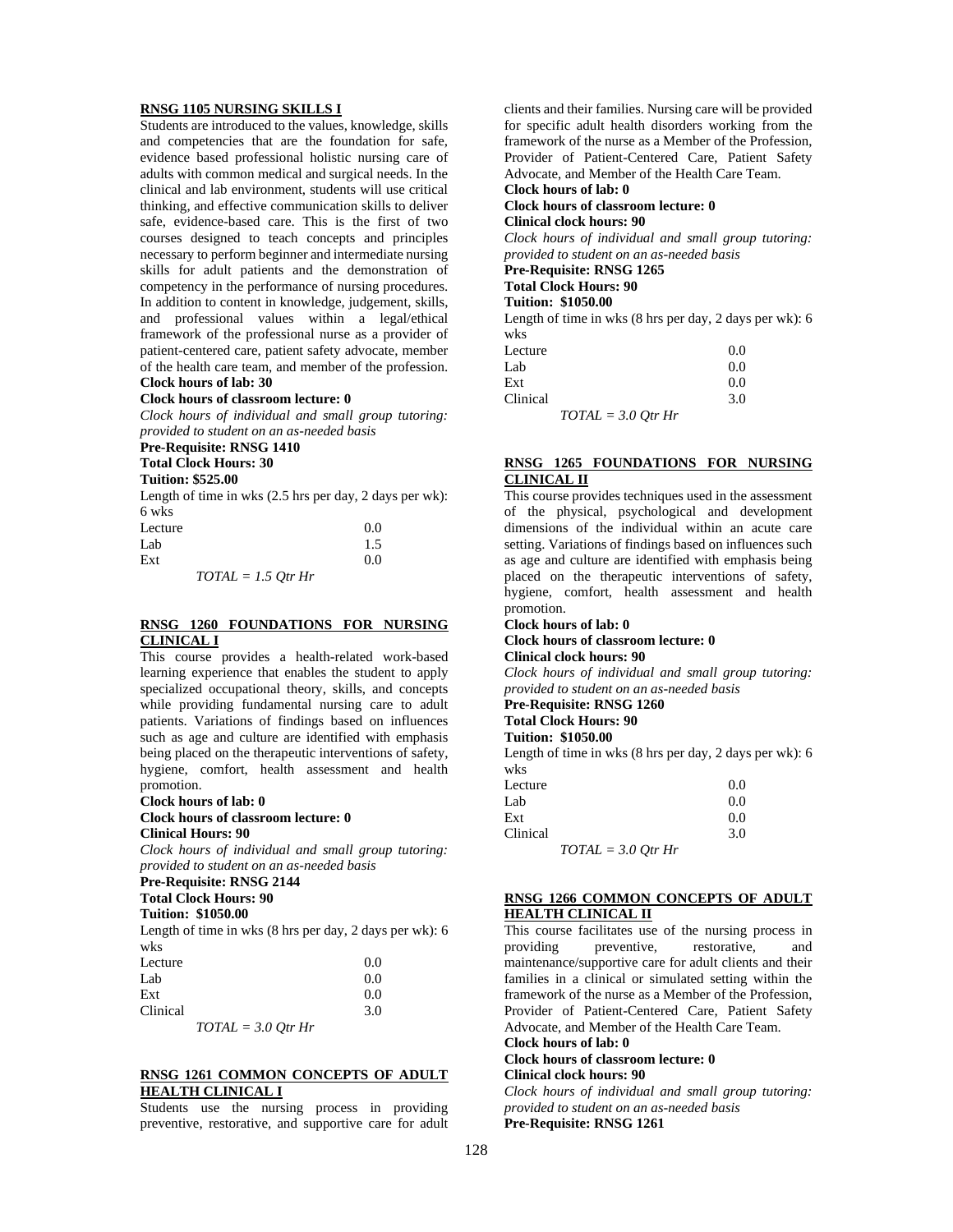#### **Total Clock Hours: 90 Tuition: \$1050.00**

Length of time in wks (8 hrs per day, 2 days per wk): 6 wks

| Lecture  |                      | 0.0 |
|----------|----------------------|-----|
| Lab      |                      | 0.0 |
| Ext      |                      | 0.0 |
| Clinical |                      | 3.0 |
|          | $TOTAL = 3.0 Qtr Hr$ |     |

#### **RNSG 1301 PHARMACOLOGY I**

The course includes a Pharmacology lab component of safe medications calculation and administration. The emphasis is on accuracy of calculations and the critical thinking involved in patient safety and minimize the risk of harm to patients and providers through both system effectiveness and individual performance. It includes reading, interpreting and solving calculation problems encountered in the preparation of medication. The learner will be exposed to metric, apothecary and avoirdupois systems. Dimensional Analysis for calculating dosages of oral, powdered and parental medications, pediatric and adult weight-based medications and intravenous medications taught. This course focuses on the standards of nursing practice in relation to the safe administration of medications to all the age groups. The nursing students exposure to pharmacology principles of drug action will increase as the pharmacokinetics and pharmacodynamics are enhanced to a higher level and supported by the framework of the nursing process. Will learn to function effectively within the nursing and interprofessional teams in order to foster open communication, mutual respect and shared decisionmaking. All common drug classifications will be discussed as well as the legal responsibilities of the nurse as they apply to medication administration.. **Clock hours of lab: 0** 

# **Clock hours of classroom lecture: 30**

*Clock hours of individual and small group tutoring: provided to student on an as-needed basis*

# **Pre-Requisite: BIOL 2401**

**Total Clock Hours: 30**

# **Tuition: \$1050.00**

Length of time in wks (2.5 hrs per day, 2 days per wk): 6 wks

| Lecture              | 3.0 |
|----------------------|-----|
| Lab                  | 0.0 |
| Ext                  |     |
| $TOTAL = 3.0$ Otr Hr |     |

#### **RNSG 1302 PHARMACOLOGY II**

Pharmacology II focuses on standards of nursing practice in relation to safe administration of medications to all age groups. Pharmacology principles of drug action will increase as the pharmacokinetics and pharmacodynamics are enhanced to a higher level supported by the framework of the nursing process. Common drug classifications will be discussed as well as legal responsibilities of the nurse. **Clock hours of lab: 0** 

#### **Clock hours of classroom lecture: 30**

*Clock hours of individual and small group tutoring: provided to student on an as-needed basis* **Pre-Requisite: RNSG 1301 Total Clock Hours: 30 Tuition: \$1050.00** Length of time in wks (2.5 hrs per day, 2 days per wk): 6 wks Lecture 3.0  $Lab$  0.0

*TOTAL = 3.0 Qtr Hr*

Ext

#### **RNSG 1303 PHARMACOLOGY III**

This course continues from Pharmacology II and focuses on the standards of nursing practice in relation to the safe administration of medications to all age groups. The nursing students exposure to pharmacology principles of drug action will increase as the pharmacokinetics and pharmacodynamics are enhanced to a higher level and supported by the framework of the nursing process. All common drug classifications will be discussed as well as the legal responsibilities of the nurse as they apply to medication administration.

# **Clock hours of lab: 10**

**Clock hours of classroom lecture: 40**

*Clock hours of individual and small group tutoring: provided to student on an as-needed basis*

**Pre-Requisite: RNSG 1302**

### **Total Clock Hours: 50**

**Tuition: \$1035.00**

Length of time in wks (2.5 hrs per day, 2 days per wk): 6 wks

| Lecture |  | 4.0 |
|---------|--|-----|
| Lab     |  | 0.5 |
| Ext     |  |     |
|         |  |     |

# *TOTAL = 4.5 Qtr Hr*

#### **RNSG 1343 COMPLEX CONCEPTS OF ADULT HEALTH I**

Continued development of the professional nurse in the care of adult clients/families in structured health settings with complex medical-surgical health care needs associated with each body system. Focuses on complex knowledge, judgments, skills, and professional values within a legal/ethical framework with emphasis on health restoration, maintenance and support as well as the continued development of the nurse-client relationship, and critical thinking.

#### **Clock hours of lab: 10**

### **Clock hours of classroom lecture: 40**

*Clock hours of individual and small group tutoring: provided to student on an as-needed basis*

**Pre-Requisite: RNSG 2308**

**Total Clock Hours: 50**

**Tuition: 1575.00**

Length of time in wks (2.5 hrs per day, 3 days per wk): 6 wks

| Lecture |                      | 4.0 |
|---------|----------------------|-----|
| Lab     |                      | 0.5 |
| Ext     |                      | 0.0 |
|         | $TOTAL = 4.5 Qtr Hr$ |     |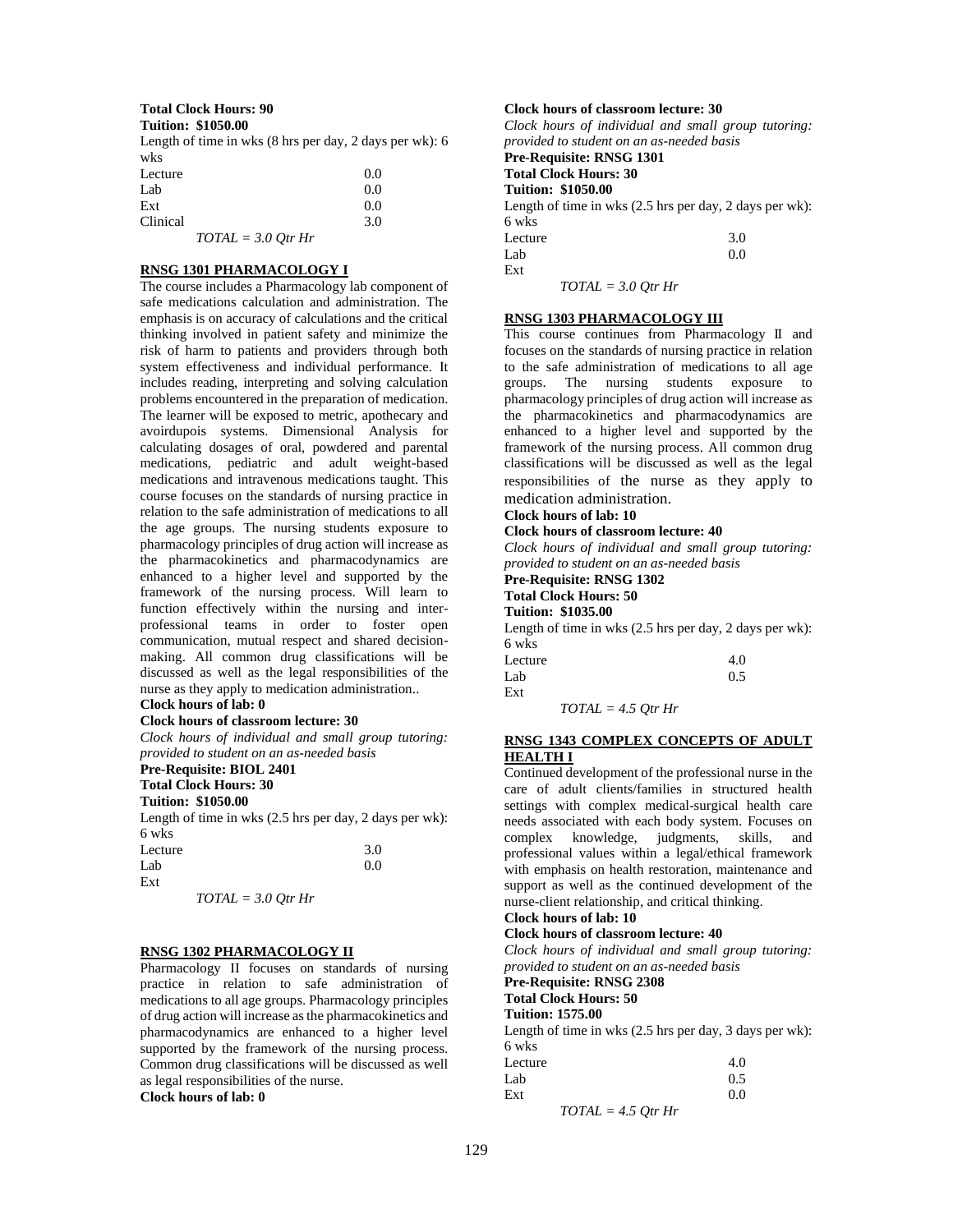### **RNSG 1344 COMPLEX CONCEPTS OF ADULT HEALTH II**

Complex Concepts of Adult Health II focuses on the development of the professional nurse as a member, provider, coordinator, and team member in the care of adult clients/families in structured health settings with complex medical-surgical health care needs associated with each body system integrating knowledge, judgments, skills, and professional values with emphasis on development of the nurse-client relationship, critical thinking processes, and researchbased nursing practice.

#### **Clock hours of lab: 10**

#### **Clock hours of classroom lecture: 40**

*Clock hours of individual and small group tutoring: provided to student on an as-needed basis*

#### **Pre-Requisite: RNSG 1343**

**Total Clock Hours: 50**

#### **Tuition: \$1575.00**

Length of time in wks (2.5 hrs per day, 3 days per wk): 6 wks

| Lecture |                      | 4.0 |
|---------|----------------------|-----|
| Lab     |                      | 0.5 |
| Ext     |                      | 0.0 |
|         | $TOTAL = 4.5 Qtr Hr$ |     |

### **RNSG 1410 HEALTH ASSESSMENT I**

Health Assessment transforms the nursing student's knowledge of the human anatomy and physiology into the skillful art of performing a comprehensive health assessment utilizing the skills of history taking, inspection, palpation, percussion, and auscultation to determine normal or abnormal findings. This course uses didactic and simulated clinical experiences to teach students systematic data gathering, analysis, and documentation of health assessment data with emphasis on cultural and lifespan considerations. Assignments focus on physical health, safety, functional capacity, growth and development, psychological, socio-cultural, and spiritual health of individuals and families within a legal/ethical framework.

#### **Clock hours of lab: 0**

#### **Clock hours of classroom lecture: 30**

*Clock hours of individual and small group tutoring: provided to student on an as-needed basis* **Pre-Requisite: BIOL 2402**

## **Total Clock Hours: 30**

**Tuition: \$1050.00**

Length of time in wks (2.5 hrs per day, 2 days per wk): 6 wks

| Lecture | 3.0 |
|---------|-----|
| Lab     | 0.0 |
| Ext     |     |

*TOTAL = 3.0 Qtr Hr*

#### **RNSG 1411 HEALTH ASSESSMENT II**

Health Assessment transforms the student's knowledge of the human anatomy and physiology into the skillful art of performing a comprehensive health assessment utilizing the skills of history taking, inspection, palpation, percussion, and auscultation to determine normal or abnormal findings. Opportunity is given to

the students to use effective communication and psychomotor skills to collect data about health history and perform physical examination in a laboratory setting. This course uses didactic and simulated clinical experiences to teach assessment data with emphasis on cultural and lifespan considerations. Assessments focus on physical health, functional capacity, growth and development, psychological, socio-cultural, and spiritual health of individuals and families within a legal/ethical framework.

#### **Clock hours of lab: 30 Clock hours of classroom lecture: 0**

*Clock hours of individual and small group tutoring:* 

*provided to student on an as-needed basis*

#### **Pre-Requisite: BIOL 2402 Total Clock Hours: 30**

## **Tuition: \$525.00**

Length of time in wks (2.5 hrs per day, 2 days per wk): 6 wks

| Lecture              | 0.0 |
|----------------------|-----|
| Lab                  | 1.5 |
| Ext                  |     |
| $TOTAL = 1.5 Qtr Hr$ |     |

#### **RNSG 1413 FOUNDATIONS FOR NURSING PRACTICE I**

Foundations of Nursing Practice I is the platform in which nursing courses are built as the structure is supported by the nursing process, interpersonal communication, critical thinking, and safety, in addition to the skills necessary to begin the nursing journey. Nursing skills related to physiologic health practices, mobility, comfort, infection, protection, fatigue, sleep, oxygenation, and elimination are emphasized.

# **Clock hours of lab: 10**

# **Clock hours of classroom lecture: 40**

*Clock hours of individual and small group tutoring: provided to student on an as-needed basis*

# **Pre-Requisite: RNSG 2144**

# **Total Clock Hours: 50**

## **Tuition: \$1575.00**

Length of time in wks (2.5 hrs per day, 3 days per wk): 6 wks

| Lecture |                      | 4.0 |
|---------|----------------------|-----|
| Lab     |                      | 0.5 |
| Ext     |                      | 0.0 |
|         | $TOTAL = 4.5 Qtr Hr$ |     |

### **RNSG 1414 FOUNDATIONS FOR NURSING PRACTICE II**

Foundations of Nursing Practice II supported by the nursing process, interpersonal communication, critical thinking, and safety, in addition to the skills related to physiologic health practices, mobility, comfort, infection, protection, fatigue, sleep, oxygenation, and elimination individuals are taught a variety of learning strategies to enhance their ability to deliver safe competent care.

#### **Clock hours of lab: 10**

**Clock hours of classroom lecture: 40**

*Clock hours of individual and small group tutoring: provided to student on an as-needed basis* **Pre-Requisite: RNSG 1413**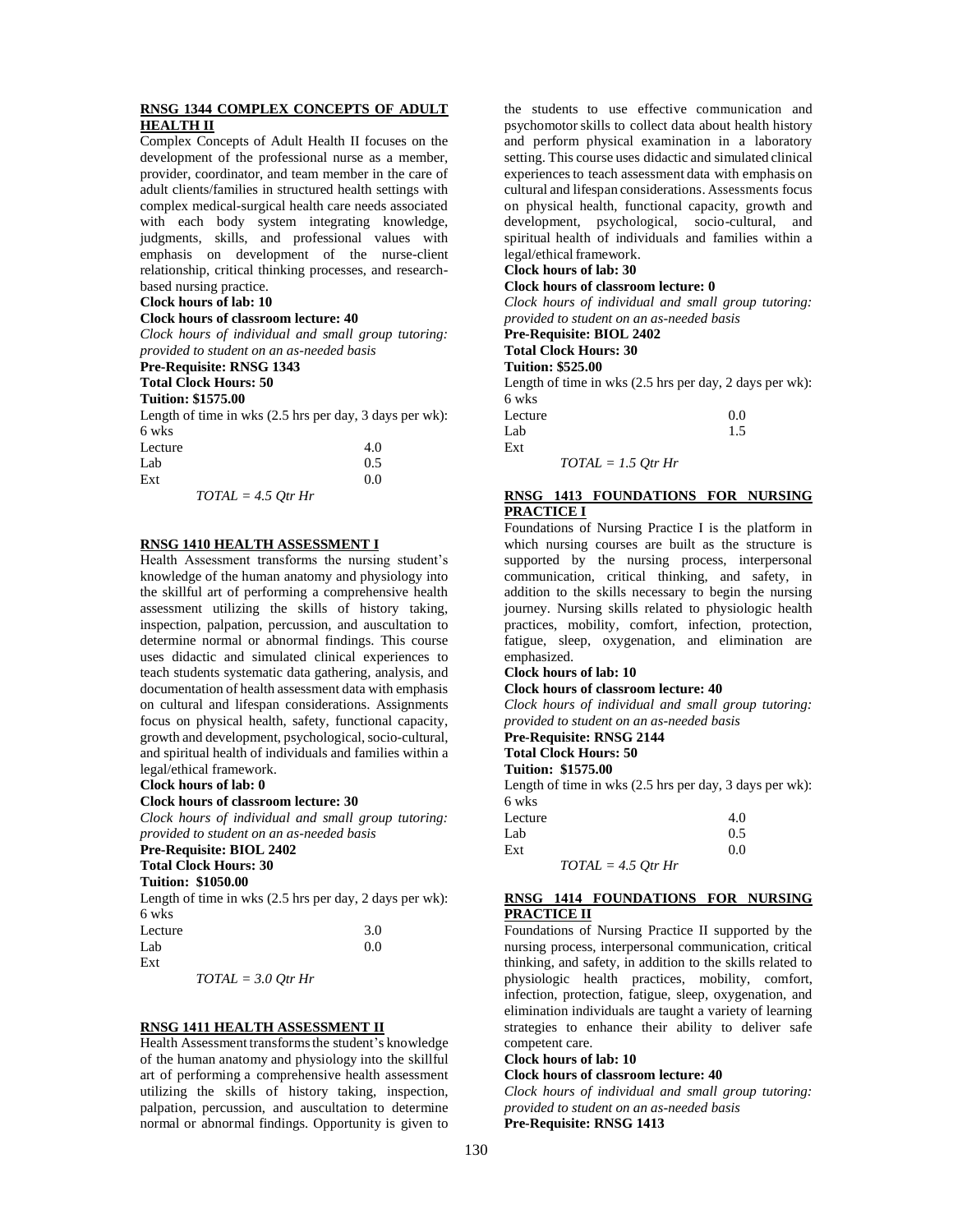#### **Total Clock Hours: 50 Tuition: \$1575.00**

Length of time in wks (2.5 hrs per day, 3 days per wk): 6 wks

| .       |                      |     |
|---------|----------------------|-----|
| Lecture |                      | 4.0 |
| Lab     |                      | 0.5 |
| Ext     |                      | 0.0 |
|         | $TOTAL = 4.5 Qtr Hr$ |     |

#### **RNSG 1441 COMMON CONCEPTS OF ADULT HEALTH I**

Basic integration of the role of the professional nurse as a provider of patient-centered care, advocate of patient safety, member of health care team, and member of the profession of nursing. Caring for adult patients and families with medical-surgical health care needs related to body systems, emphasizing knowledge, judgment, skills, and professional values.

#### **Clock hours of lab: 10**

#### **Clock hours of classroom lecture: 40**

*Clock hours of individual and small group tutoring: provided to student on an as-needed basis*

# **Pre-Requisite: RNSG 1414**

# **Total Clock Hours: 50**

**Tuition: \$1575.00**

Length of time in wks (2.5 hrs per day, 3 days per wk): 6wks

| Lecture              | 4.0 |
|----------------------|-----|
| Lab                  | 0.5 |
| Ext                  | 0.0 |
| $TOTAL = 4.5$ Otr Hr |     |

### **RNSG 1442 COMMON CONCEPTS OF ADULT HEALTH II**

Common Concepts of Adult Health II is designed to integrate the role of the professional nurse as a provider of patient-centered care, advocate of patient safety, member of health care team, and member of the profession of nursing. Caring for adult patients and families with medical-surgical health care needs related to body systems, focusing on holistic human needs.

# **Clock hours of lab: 10**

#### **Clock hours of classroom lecture: 40**

*Clock hours of individual and small group tutoring: provided to student on an as-needed basis*

#### **Pre-Requisite: RNSG 1441**

**Total Clock Hours: 50**

#### **Tuition: \$1575.00**

Length of time in wks (2.5 hrs per day, 3 days per wk): 6 wks

| Lecture | 4.0                  |
|---------|----------------------|
| Lab     | 0.5                  |
| Ext     | 0.0                  |
|         | $TOTAL = 4.5$ Otr Hr |

#### **RNSG 2130 PROFESSIONAL NURSING REVIEW**

Professional Nursing Review is a preparatory course designed to review concepts required for the licensure examination and entrance into practice as a professional nurse. Course content includes review of application of National Council Licensure Examination for Registered Nurses (NCLEX-RN) testing plan. **Clock hours of lab: 0** 

### **Clock hours of classroom lecture: 30**

*Clock hours of individual and small group tutoring: provided to student on an as-needed basis*

**Pre-Requisite: RNSG 1344 Total Clock Hours: 30**

# **Tuition: \$1050.00**

Length of time in wks (2.5 hrs per day, 2 days per wk):

| 6 wks   |                        |                  |     |
|---------|------------------------|------------------|-----|
| Lecture |                        |                  | 3.0 |
| Lab     |                        |                  | 0.0 |
| Ext     |                        |                  | 0.0 |
|         | $T$ $\cap T$ $\in$ $T$ | $20.0 \times 11$ |     |

*TOTAL = 3.0 Qtr Hr*

#### **RNSG 2144 NURSING SKILLS II**

Nursing Skills II teaches skills and competencies necessary for nursing care of adults with common medical and surgical needs. In the clinical and lab environment the student will perform supervised simple to complex nursing skills as required of the professional nurse as a provider of patient-centered care, patient safety advocate, member of the health care team, and member of the profession within the scope of the nursing process.

#### **Clock hours of lab: 30**

#### **Clock hours of classroom lecture: 0**

*Clock hours of individual and small group tutoring: provided to student on an as-needed basis*

# **Pre-Requisite: RNSG 1105 Total Clock Hours: 30**

**Tuition: \$525.00**

Length of time in wks (2.5 hrs per day, 2 days per wk): 6wks

| Lecture |                      | 0.0 |
|---------|----------------------|-----|
| Lab     |                      | 1.5 |
| Ext     |                      | 0.0 |
|         | $TOTAL = 1.5$ Otr Hr |     |

### **RNSG 2162 COMPLEX CONCEPTS OF ADULT HEALTH CLINICAL I**

Provides a health-related work-based learning experience that enables the student to apply specialized occupational theory, skills, and concepts. Students will use the nursing process in providing preventive, restorative, and maintenance/supportive care for adult patients and their families with complex medicalsurgical issues.

#### **Clock hours of lab: 0**

**Clock hours of classroom lecture: 0 Clinical clock hours: 120**

*Clock hours of individual and small group tutoring: provided to student on an as-needed basis*

**Pre-Requisite: RNSG 2263**

### **Total Clock Hours: 120**

### **Tuition: \$1400.00**

Length of time in wks (9 hrs per day, 2 days per wk): 6 wks

| Lecture  |                      | 0.0 |
|----------|----------------------|-----|
| Lab      |                      | 0.0 |
| Ext      |                      | 0.0 |
| Clinical |                      | 4.0 |
|          | $TOTAL = 4.0$ Otr Hr |     |

131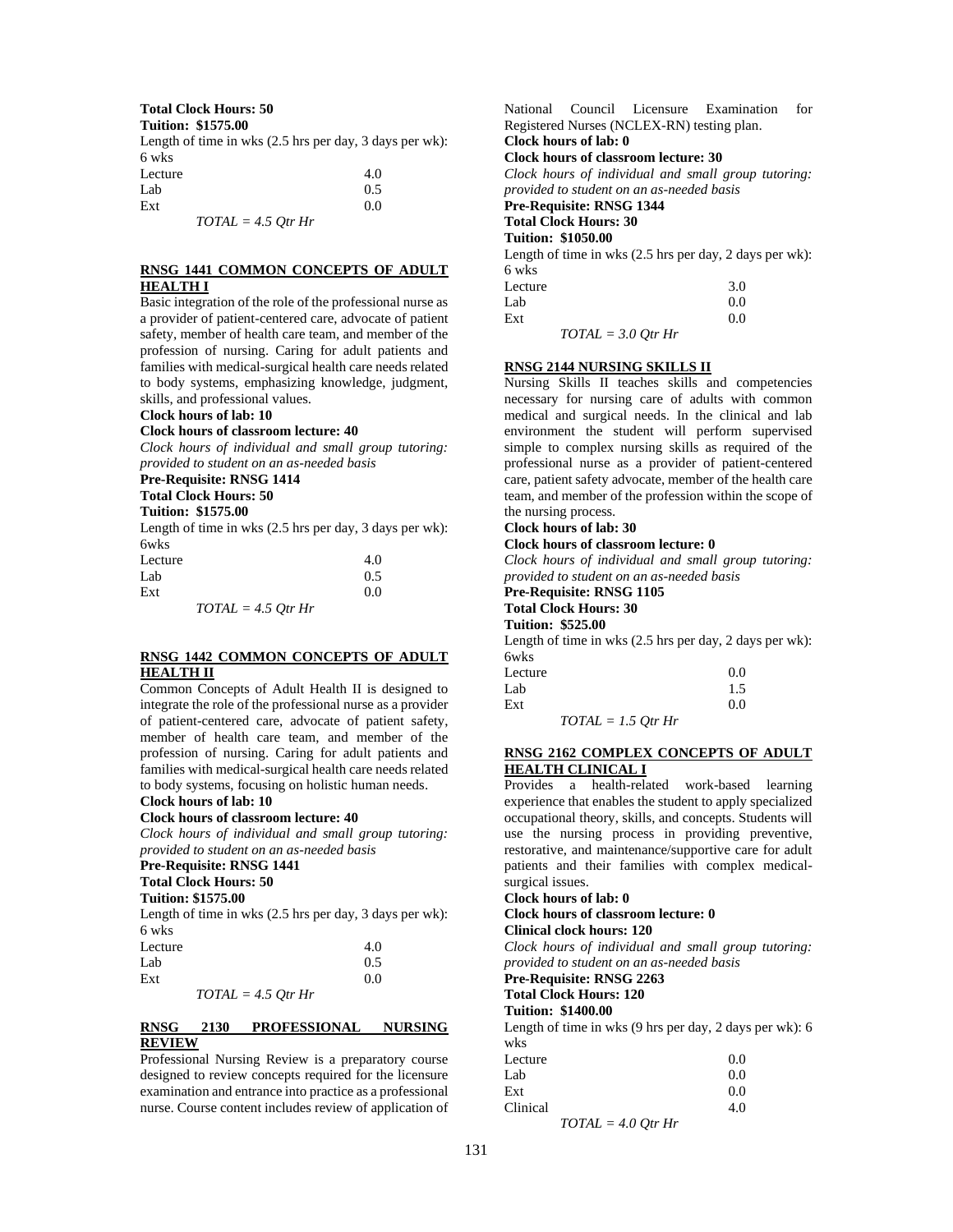### **RNSG 2165 COMPLEX CONCEPTS OF ADULT HEALTH CLINICAL II**

The provision of a health-related work-based learning experience that enables the student to apply specialized occupational theory, skills, and concepts utilizing the nursing process in providing preventive, restorative, and maintenance/supportive care for adult patients and their families in complex medical-surgical issues.

### **Clock hours of lab: 0**

**Clock hours of classroom lecture: 0**

#### **Clinical clock hours: 120**

*Clock hours of individual and small group tutoring: provided to student on an as-needed basis*

#### **Pre-Requisite: RNSG 2162**

**Total Clock Hours: 120**

#### **Tuition: \$1400.00**

Length of time in wks (9 hrs per day, 2 days per wk): 6 wks

| Lecture  |                      | 0.0 |
|----------|----------------------|-----|
| Lab      |                      | 0.0 |
| Ext      |                      | 0.0 |
| Clinical |                      | 4.0 |
|          | $TOTAL = 4.0 Qtr Hr$ |     |

#### **RNSG 2201 CARE OF CHILDREN AND FAMILIES**

Study of concepts related to the provision of nursing care for children and their families, emphasizing judgment, and professional values within a legal/ethical framework. Health promotion, protection, restoration, maintenance and support concepts are covered in experiences that include hospital, community settings or simulation. This course focuses on holistic human needs; health care policies and systems are studied as relevant to these populations.

#### **Clock hours of lab: 10**

#### **Clock hours of classroom lecture: 40**

*Clock hours of individual and small group tutoring: provided to student on an as-needed basis*

# **Pre-Requisite: RNSG 2213**

**Total Clock Hours: 50**

# **Tuition: \$1575.00**

Length of time in wks (2.5 hrs per day, 3 days per wk): 6 wks

| Lecture |                      | 4.0 |
|---------|----------------------|-----|
| Lab     |                      | 0.5 |
| Ext     |                      | 0.0 |
|         | $TOTAL = 4.5$ Otr Hr |     |

# **RNSG 2207 JURISPRUDENCE**

Law and ethics affect nursing by defining roles and determining the scope of nursing practice. This course is designed to meet the requirements of nursing jurisprudence outlined in the Texas Nursing Practice Act and the Texas Board of Nursing. Emphasis on personal and professional responsibilities as related to laws and regulations in the provision of safe and effective professional nursing care.

#### **Clock hours of lab: 0**

**Clock hours of classroom lecture: 30**

*Clock hours of individual and small group tutoring: provided to student on an as-needed basis*

**Pre-Requisite: RNSG 1343**

# **Total Clock Hours: 30**

**Tuition: \$1050.00** 

Length of time in wks (2.5 hrs per day, 2 days per wk): 6 wks Lecture  $3.0$ 

| Luur                 | J.V |
|----------------------|-----|
| Lab                  | 0.0 |
| Ext                  | 0.0 |
| $TOTAL = 3.0 Qtr Hr$ |     |

#### **RNSG 2213 MENTAL HEALTH NURSING**

Students are introduced to the care of persons of various age groups with psychiatric mental health disorders and the theoretical foundations of mental health nursing and delivery of safe effective care. Focus on evidence-based care of mental health patients for commonly diagnosed mental health disorders with various treatment modalities, nursing care, and therapeutic communication.

#### **Clock hours of lab: 10**

**Clock hours of classroom lecture: 40**

*Clock hours of individual and small group tutoring: provided to student on an as-needed basis*

# **Pre-Requisite: RNSG 1442**

# **Total Clock Hours: 50**

# **Tuition: \$1575.00**

Length of time in wks (2.5 hrs per day, 3 days per wk): 6 wks

| Lecture |                      | 4.0 |
|---------|----------------------|-----|
| Lab     |                      | 0.5 |
| Ext     |                      | 0.0 |
|         | $TOTAL = 4.5$ Otr Hr |     |

#### **RNSG 2221 PROFESSIONAL NURSING LEADERSHIP AND MANAGEMENT**

This course examines managerial and leadership concepts, issues, roles, and functions as applied to the role of the professional nurse in various healthcare settings. Emphasis is placed on the emerging concepts of leadership in the 21<sup>st</sup> century, characteristics of an integrated leader-manager, communication in a multicultural workplace, the culture of safety, critical thinking, planning, staffing, organizing, directing in a variety of health care settings.

### **Clock hours of lab: 0**

**Clock hours of classroom lecture: 30**

*Clock hours of individual and small group tutoring: provided to student on an as-needed basis*

#### **Pre-Requisite: RNSG 1343 Total Clock Hours: 30**

### **Tuition: \$1050.00**

Length of time in wks (2.5 hrs per day, 2 days per wk): 6 wks

| Lecture |                      | 3.0 |
|---------|----------------------|-----|
| Lab     |                      | 0.0 |
| Ext     |                      | 0.0 |
|         | $TOTAL = 3.0$ Otr Hr |     |

#### **RNSG 2260 MENTAL HEALTH NURSING CLINICAL**

Provides a learning experience that promotes satisfactory assimilation of fundamental mental health and mental illness concepts in the delivery of care to